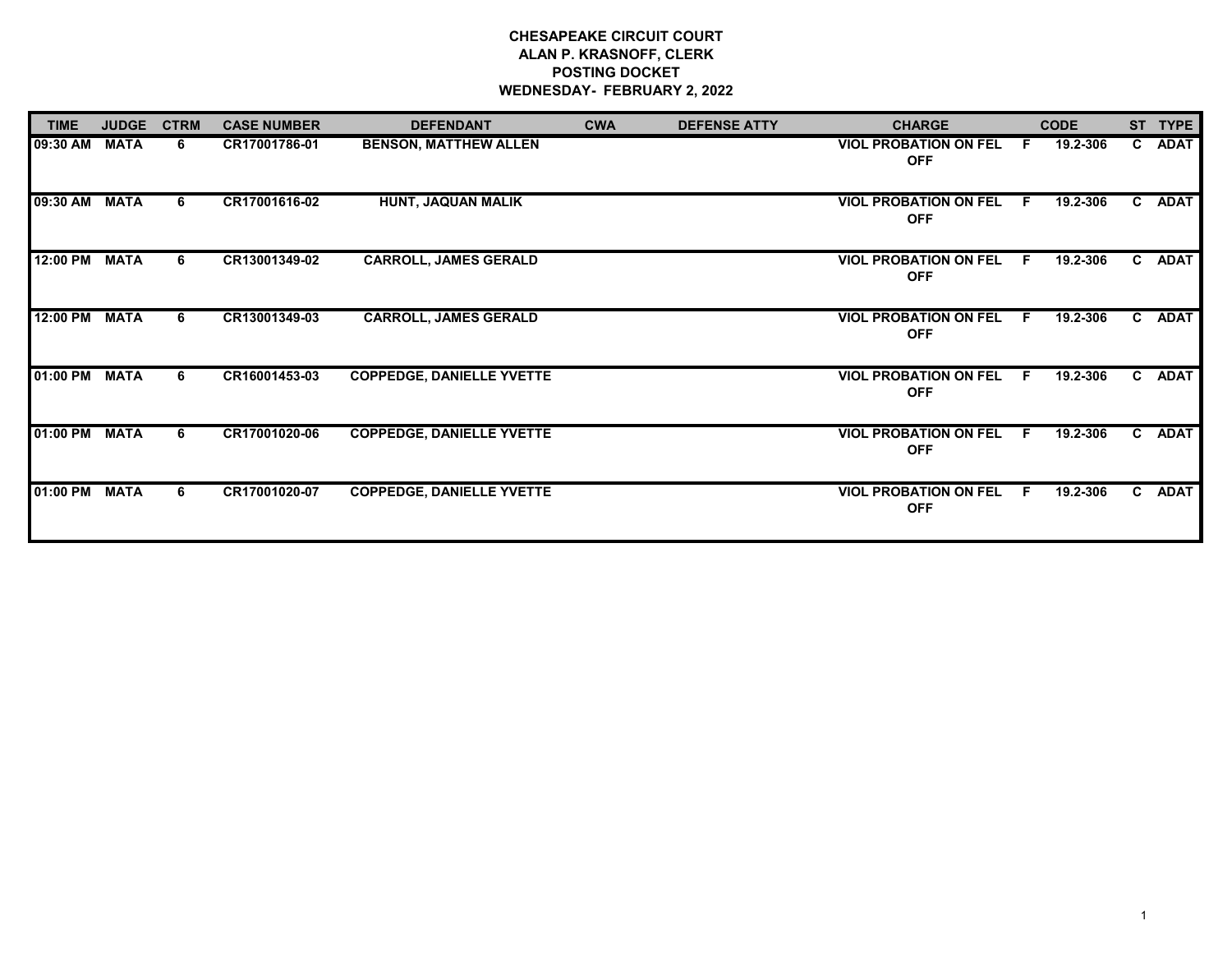## **CHESAPEAKE CIRCUIT COURT CIVIL MOTIONS DOCKET WEDNESDAY, FEBRUARY 2, 2022**

| <b>Hearing</b><br><b>Time</b> | Judge       | Court-<br>room | Case #                         | <b>Plaintiff</b>                                  | <b>Defendant</b>                          | <b>Plaintiff Attorney</b>            | <b>Defendant Attorney</b>               | <b>Hearing</b><br><b>Type</b> | <b>Duration</b>  |
|-------------------------------|-------------|----------------|--------------------------------|---------------------------------------------------|-------------------------------------------|--------------------------------------|-----------------------------------------|-------------------------------|------------------|
| 09:00 AM                      | <b>JWB</b>  | <b>WEBX</b>    | CL21005617-00                  | *RAY, MIA                                         | *WYNN, HALEIGH FRANCIS                    | <b>STEPNEY, CHANDA W</b>             | <b>HERNANDEZ, PAUL R</b>                | CAS                           | 30M 0 H 0 D      |
| 09:30 AM                      | <b>JWB</b>  | <b>WEBX</b>    | CL20005630-00                  | <b>BONAPARTE, BRITTANY</b>                        | <b>ROBINO, SHEILA</b>                     | <b>OWEN, STEVEN G</b>                | <b>CHUDZINSKI, AMY L</b>                | <b>DEM</b>                    | OM1H0D           |
| 10:30 AM                      | <b>JWB</b>  |                | WEBX CL21007625-00             | <b>KENT, NICHOLAS</b>                             | <b>KENT, CHRISTY</b>                      | PFISTERER, STEFKA V HARDING, DARRELL | M                                       | <b>PL</b>                     | OM1H0D           |
| 09:00 AM                      | <b>MATA</b> | <b>WEBX</b>    | CL22000207-00                  | *PRIMM, TERRY LEE; JR                             | <b>PRIMM, ETHAN TYLER</b>                 | <b>HANNA, BARBARA T</b>              | TAYLOR, FREDERICK APTG 15M 0 H 0 D<br>D |                               |                  |
| 10:30 AM                      |             |                | MATA WEBX CJ19-19; CJ19-<br>20 | IN RE JUVENILE APPEAL                             | IN RE JUVENILE APPEAL                     | <b>JACOBSON, KENNETH</b>             | <b>PLUMLEE, C ERIC</b>                  | <b>MOT</b>                    | OM1H0D           |
| 01:00 PM                      | <b>MATA</b> | <b>WEBX</b>    | CL21006886-00                  | <b>JENNINGS, LINDSEY</b>                          | <b>JENNINGS, GARRETT</b>                  | <b>WOOD, LARACHELLE</b>              |                                         | <b>PL</b>                     | 30M 0 H 0 D      |
| 09:00 AM                      | <b>RAB</b>  | 5              | CL20006991-00                  | *INTEGON GENERAL<br><b>INSURANCE CORP</b>         | *BRINKLEY, FRANKIE                        | <b>LEVIN, STEVEN M</b>               |                                         | <b>DJ</b>                     | 30M 0 H 0 D      |
| 09:00 AM                      | <b>RAB</b>  | 5              |                                | CL21006110-00 BOYD, SHAROD STEPHONE;<br><b>SR</b> | <b>BOYD, CHANTERRIA D</b>                 | <b>SLAVEN, RONALD D; JR</b>          | <b>PROSE</b>                            | <b>FD</b>                     | 15M 0 H 0 D      |
| $09:00$ AM                    | <b>RAB</b>  | 5              | CL22000127-00                  | <b>RIVIERA, JOIECEL</b>                           | <b>CITY OF CHESAPEAKE</b>                 |                                      | <b>RUEGE, ANDREA;</b><br><b>ESQ</b>     | <b>HEAR</b>                   | 30M 0 H 0 D      |
| 09:00 AM                      | <b>RGM</b>  | 3              | CJ21-48                        | IN RE JUVENILE APPEAL                             | IN RE JUVENILE APPEAL                     | <b>SHORT, JAMES</b>                  | <b>JANKELL, PETER</b>                   | <b>MOT</b>                    | OM1H0D           |
| 09:00 AM                      | <b>RGM</b>  | 3              | CL19006881-00                  | <b>ELLIOTT, ANTHONY W</b>                         | <b>ELLIOTT, CLEMENTINE P</b>              | <b>PROSE</b>                         | <b>PROSE</b>                            | <b>MOT</b>                    | OM1H0D           |
| 09:00 AM                      | <b>RGM</b>  | 3              | CL20002929-01                  | <b>WILSON, REBECCA J</b>                          | <b>WILSON, SIDNEY M</b>                   | <b>PROSE</b>                         | <b>NEELEY, ROBERT C;</b><br><b>JR</b>   | PL                            | OM1H0D           |
| 09:00 AM                      | <b>RGM</b>  | 3              |                                | CL21002875-01 CLEMMONS, EVELYN JEAN               | <b>CLEMMONS, JOSEPH LEE;</b><br><b>JR</b> | <b>TAYLOR, STEVE C</b>               | <b>PROSE</b>                            |                               | QDRO 15M 0 H 0 D |
| $09:00$ AM                    | <b>RGM</b>  | 3              | CL21006698-00                  | *PREVATTE, CHERYL                                 | <b>PREVATTE, EARL THAD</b>                | <b>FORTIER, KAREN</b>                | <b>PROSE</b>                            | <b>APTG</b>                   | 30M 0 H 0 D      |